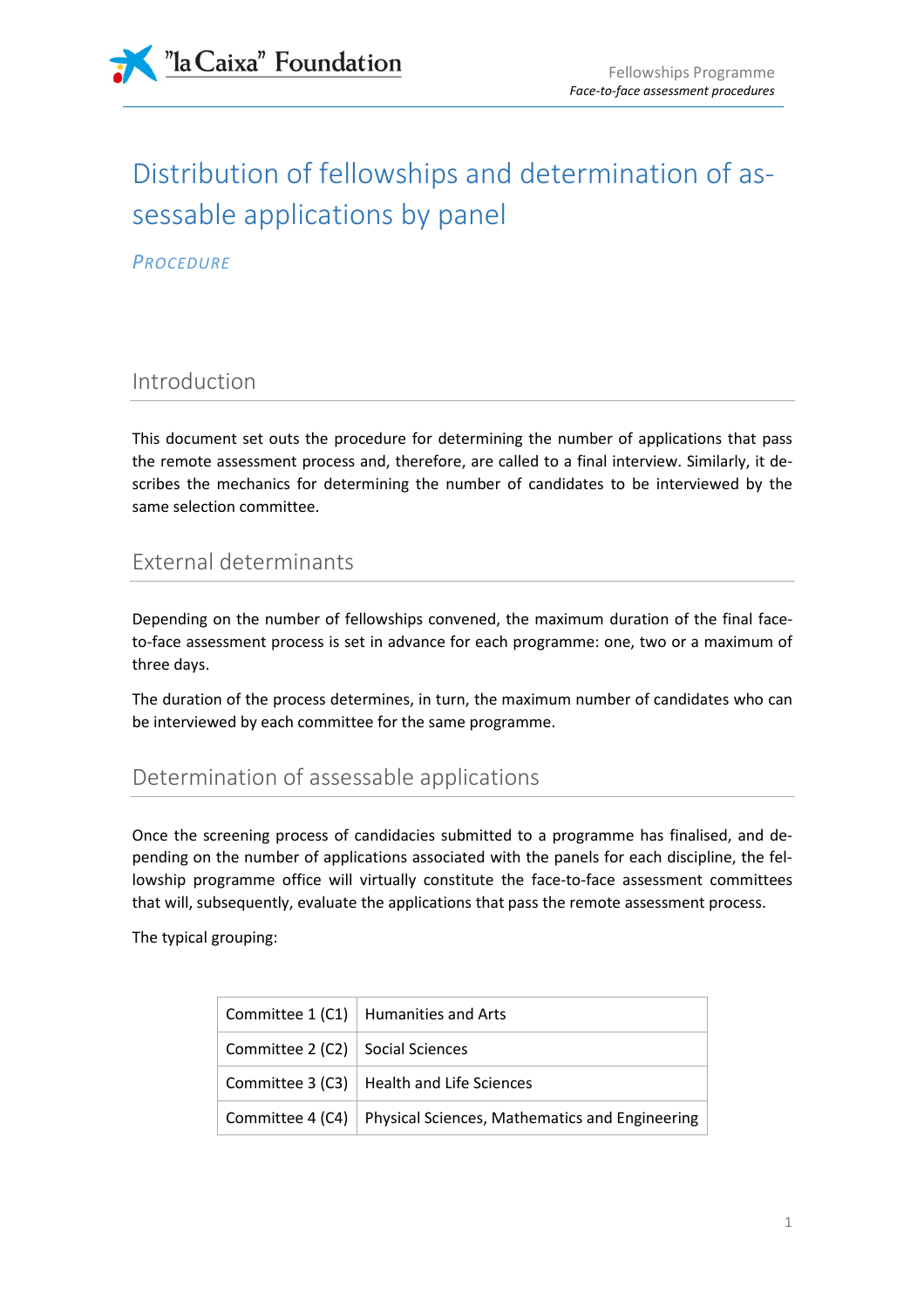"la Caixa" Foundation

The duration of the face-to-face assessment process (number of days), as well as the number of committees constituted, shall be determined taking into account the figures from previous calls.

Each committee has different pre-associated assessment panels according to the criteria of affinity with the discipline. The Programme Office will group all applications from the various panels related to the same committee and calculate the resultant ratio for each committee.

#### INDUCED BALANCE OF DISCIPLINES

In several of its programmes, the "la Caixa" Foundation does not define the scope of the disciplines of eligible applications.

However, the institution especially promotes the training of professionals and investigators in the fields of Health and Life Sciences and Physical Sciences, Mathematics and Engineering. Therefore, a corrective procedure has been established that seeks to balance the distribution of grants under this corporate orientation.

The formula for distributing the fellowships convened by the various committees constituted is as follows:

1. Firstly, the ratio of the number of applications is calculated based on the groups

$$
(C1 + C2) \text{ and } (C3 + C4)
$$

2. If

$$
(C1 + C2) \le (C3 + C4)
$$

The fellowships are assigned proportionally to each committee.

3. If

$$
(C1 + C2) > (C3 + C4)
$$

Then the percentage of each grouping is calculated:

$$
P_{c1,c2} = \frac{(C1 + C2)}{(C1 + C2 + C3 + C4)} \times 100
$$

$$
P_{c3,c4} = \frac{(C3 + C4)}{(C1 + C2 + C3 + C4)} \times 100
$$

If  $P_{c1,c2} - P_{c3,c4} \le 16$  then available fellowships are assigned equally (50% - 50%) between the two groups, and proportionally to each of the committees within them.

If  $P_{c1,c2} - P_{c3,c4} > 16$ , eight points are added to the  $P_{c3,c4}$  value and another 8 are subtracted from the  $P_{c1,c2}$  values, after which the fellowships available are assigned proportionally based on the new induced proportion.